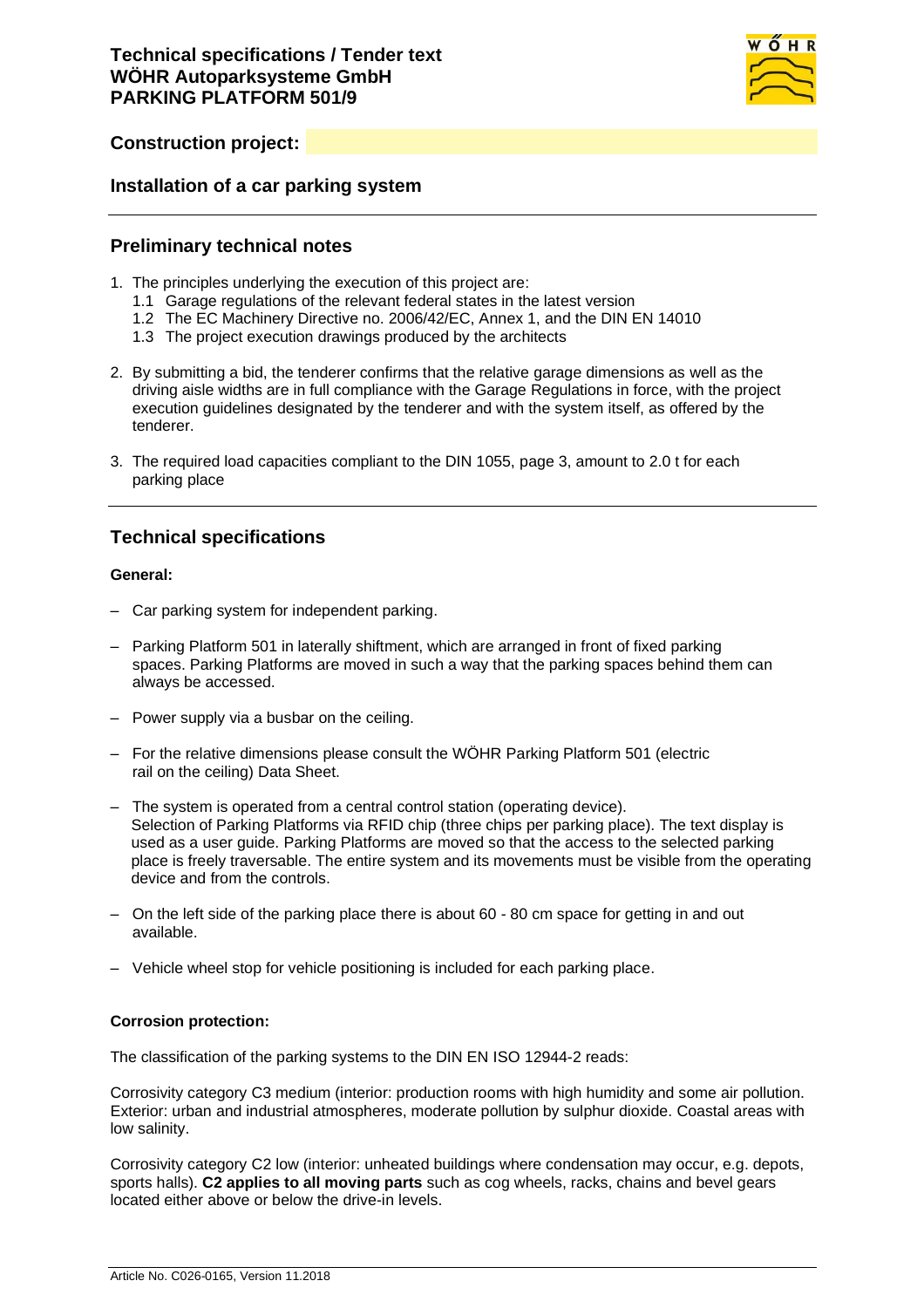# **Technical specifications / Tender text WÖHR Autoparksysteme GmbH PARKING PLATFORM 501/9**



- Driving metal sheets hot dip galvanised with a zinc coating of approx. 45 my (compliant to the DIN EN ISO 1461).
- Side panels hot-dipped galvanised compliant to DIN EN ISO 1461 with approx. 55 my zinc layer.
- Screws for the installation of the driving metal sheets, washer and nuts: Sheet mounting for the side panels of self-channelling screws, zinc multi-disc coating, approx. 12-15 my layer thickness. Washers and nuts electrolytically galvanised compliant to DIN 50961, approx. 5-8 my zinc layer.

### **Preparation works to be performed by the customer:**

- 1. Main power supply cabling up to the lockable main switch and connection to the main switch (electrical works to be compliant to the specifications on the WÖHR Parking Platform 501 (electric rail on the ceiling) Data Sheet.
- 2. Acceptance certification performed by an expert, if not formally included in the offer.
- 3. Flatness of the finished floor according to DIN 18202, Table 3, line 3.
- 4. Required levelling of the floor to determine the flatness.
- 5. Sufficient lighting of the driving aisle and of the parking places if necessary.
- 6. Possibly required fire protection equipment (fire extinguishing systems, fire alarm systems, etc.).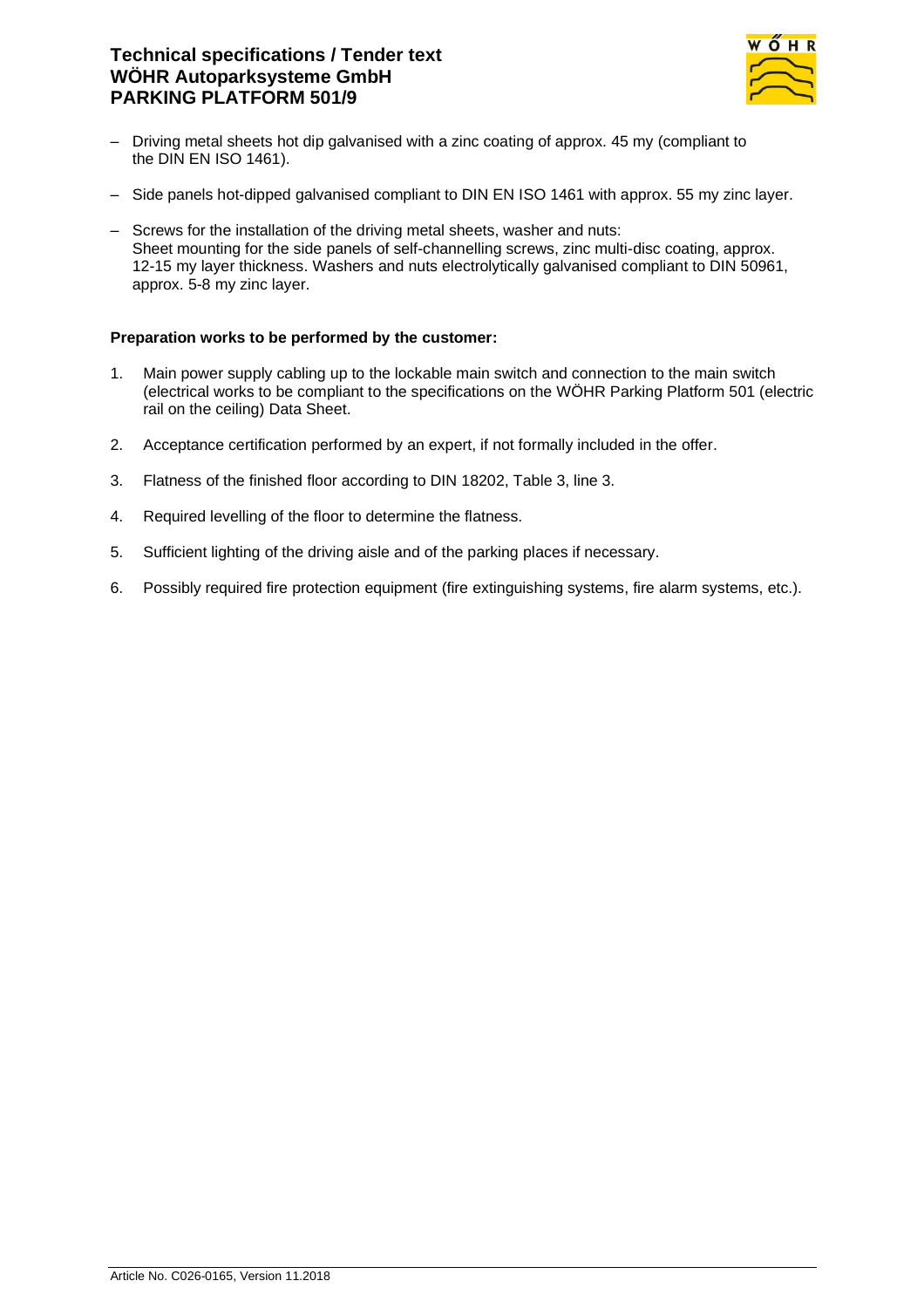

| <b>Scope of operations</b>                                                                                                                                                                       |         | <b>UP</b>                                        | TP                 |
|--------------------------------------------------------------------------------------------------------------------------------------------------------------------------------------------------|---------|--------------------------------------------------|--------------------|
| Item 1.00.                                                                                                                                                                                       |         |                                                  |                    |
| Laterally movable parking platform for one car                                                                                                                                                   |         |                                                  |                    |
| (Select the values or fill in any differing construction dimensions)                                                                                                                             |         |                                                  |                    |
| Platform width:                                                                                                                                                                                  | 197     | cm                                               |                    |
| Parking Platform length:                                                                                                                                                                         | 396 cm  |                                                  |                    |
| Vehicle length:                                                                                                                                                                                  | 500     | cm                                               |                    |
| Platform load:                                                                                                                                                                                   | $2,0$ t |                                                  |                    |
| including installation and freight costs, free delivered to the installation site<br>incl. electrical work from lockable main switch<br>including inspection certification by a technical expert |         |                                                  |                    |
| WÖHR Parking Platform 501<br>or its equivalent                                                                                                                                                   |         | $\epsilon$ and the set of $\epsilon$<br>Piece(s) | 0,00<br>€          |
| Net total price                                                                                                                                                                                  |         |                                                  | 0,00<br>€          |
| % VAT<br>plus                                                                                                                                                                                    |         |                                                  |                    |
|                                                                                                                                                                                                  |         |                                                  |                    |
| Item 1.10. *Contingency item *                                                                                                                                                                   |         |                                                  |                    |
| Surcharge for a larger platform width                                                                                                                                                            |         |                                                  |                    |
| 197 cm                                                                                                                                                                                           |         | $\epsilon$ and $\epsilon$<br>$\equiv$ Piece(s)   | 0,00<br>$\epsilon$ |
| *Contingency item *<br>Item 1.20.                                                                                                                                                                |         |                                                  |                    |
| Surcharge for increase of the platform<br>load to 2.6 t for each parking place                                                                                                                   |         | $\epsilon$ and the set of $\epsilon$<br>Piece(s) | 0,00<br>€          |
| *Contingency item *<br>Item 1.40.                                                                                                                                                                |         |                                                  |                    |
| Light barrier system for personal monitoring,<br>provided safety distance of min. 30 cm                                                                                                          |         |                                                  |                    |